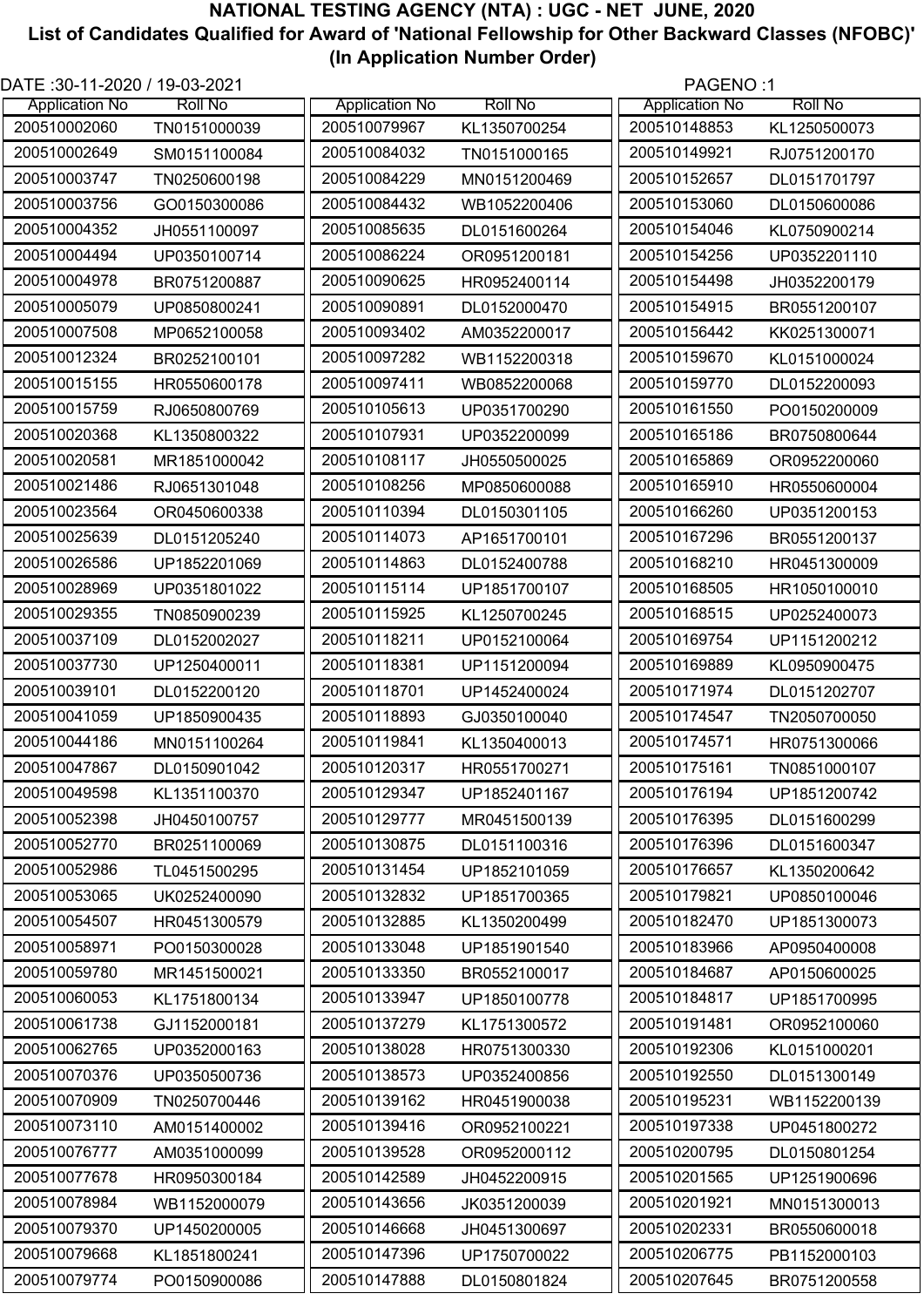| DATE :30-11-2020 / 19-03-2021 |                |                       |                | PAGENO:2              |                |
|-------------------------------|----------------|-----------------------|----------------|-----------------------|----------------|
| <b>Application No</b>         | <b>Roll No</b> | <b>Application No</b> | <b>Roll No</b> | <b>Application No</b> | <b>Roll No</b> |
| 200510208057                  | UP1251200639   | 200510288881          | UP1250400073   | 200510367348          | KK0451800498   |
| 200510208111                  | DL0150500262   | 200510289268          | DL0152401776   | 200510369155          | KK0450500204   |
| 200510209178                  | DL0152401800   | 200510289564          | HR1052400022   | 200510369760          | DL0152100084   |
| 200510210084                  | KL1552200046   | 200510289957          | HR0350500136   | 200510370512          | TN1550800018   |
| 200510210183                  | KL1551800015   | 200510290163          | BR0751200368   | 200510371323          | DL0151000443   |
| 200510210654                  | KL1351300438   | 200510293389          | TN2050900146   | 200510373310          | KL1151300011   |
| 200510211352                  | HR0450700169   | 200510294408          | UP1751700051   | 200510374404          | KL0750400048   |
| 200510212310                  | DL0151300046   | 200510294584          | HR0850500069   | 200510379209          | UP1250800799   |
| 200510213345                  | HR0950800153   | 200510300758          | JK0250600374   | 200510381931          | KK1650900012   |
| 200510214752                  | BR0751300153   | 200510301069          | RJ0751000162   | 200510382387          | GJ0152100180   |
| 200510215526                  | UP1851200945   | 200510302736          | UP0350900316   | 200510382430          | JH0552400007   |
| 200510217284                  | DL0151701147   | 200510307927          | DL0150601082   | 200510382921          | UP0250100017   |
| 200510218872                  | AM0551800020   | 200510309311          | DL0151200707   | 200510383680          | TL0151500129   |
| 200510219076                  | UK0651800157   | 200510309326          | UP0250100079   | 200510383934          | MN0151000109   |
| 200510223728                  | WB0251300020   | 200510309966          | GJ0751400047   | 200510384462          | JH0551100101   |
| 200510224700                  | KL1651300004   | 200510310163          | MR2951200014   | 200510384885          | UP1850100600   |
| 200510225169                  | UP0350400383   | 200510310322          | UP1850500248   | 200510388195          | UP1451100353   |
| 200510225208                  | DL0150401095   | 200510311905          | UP0651100281   | 200510388812          | BR0752000095   |
| 200510227054                  | TN1150300012   | 200510317247          | UP0351000387   | 200510390398          | UP1252200682   |
| 200510228495                  | DL0150801251   | 200510317732          | DL0151201400   | 200510391486          | RJ0651301049   |
| 200510228763                  | UP1250400144   | 200510318333          | MP1251900017   | 200510391536          | JK0252400145   |
| 200510229785                  | CG0351900147   | 200510318752          | UP0452100295   | 200510392136          | WB1051000664   |
| 200510232218                  | JK0251800254   | 200510319397          | OR0351700138   | 200510393316          | KL1751900133   |
| 200510234328                  | KL1250200501   | 200510321200          | KL1750700004   | 200510395297          | UP0351800109   |
| 200510234335                  | UP0352000146   | 200510324218          | MN0151000186   | 200510395473          | PO0151400050   |
| 200510240150                  | AP1050200002   | 200510325322          | UP0852400167   | 200510395753          | UK0350100033   |
| 200510240751                  | UP1252100318   | 200510326969          | RJ0851800143   | 200510396174          | HR0452000335   |
| 200510240861                  | KL1551500051   | 200510327323          | MN0150700044   | 200510403416          | RJ0651201898   |
| 200510247122                  | DL0151201315   | 200510336248          | KK0650100174   | 200510403728          | AM0450900050   |
| 200510250776                  | KL1250900485   | 200510336347          | KL1751000539   | 200510403745          | CG0251100216   |
| 200510250821                  | AL0152400024   | 200510341059          | BR0751200960   | 200510404833          | UP1851200539   |
| 200510252580                  | UP1852200152   | 200510344432          | KL0751900009   | 200510405784          | KL1851800175   |
| 200510254890                  | RJ0651200310   | 200510344449          | PB0850100084   | 200510407649          | TL0152100440   |
| 200510254993                  | HR0551000239   | 200510344632          | UP1250200082   | 200510409568          | TL0151200394   |
| 200510263643                  | KK0451800216   | 200510347088          | RJ0951100874   | 200510414779          | AM0551300058   |
| 200510264421                  | WB1052400007   | 200510347562          | GJ0151100038   | 200510419159          | MN0150800167   |
| 200510271745                  | AP1151500049   | 200510347926          | UK0251400074   | 200510420318          | DL0151801961   |
| 200510271937                  | BR0252000065   | 200510350111          | WB0150700006   | 200510424365          | KL0450900310   |
| 200510274179                  | KL1550600174   | 200510350995          | TL0150800379   | 200510424787          | RJ0651102061   |
| 200510275061                  | KL1250400031   | 200510353707          | BR0651800170   | 200510429613          | MN0152200080   |
| 200510275822                  | GJ0152400023   | 200510356565          | UP1851200846   | 200510430071          | MP0351400045   |
| 200510278448                  | CH0151000221   | 200510362489          | MR2952400023   | 200510432510          | DL0152200015   |
| 200510278948                  | RJ0750700151   | 200510365952          | MN0152200066   | 200510433656          | GJ0151400255   |
| 200510284605                  | WB1050800206   | 200510366656          | UP0950100031   | 200510435018          | MN0150100155   |
| 200510284614                  | HR0951900030   | 200510366750          | DL0150400078   | 200510435351          | RJ0151200092   |
| 200510286747                  | OR0251300097   | 200510366846          | HR0551000380   | 200510435641          | UP0351100517   |
|                               |                |                       |                |                       |                |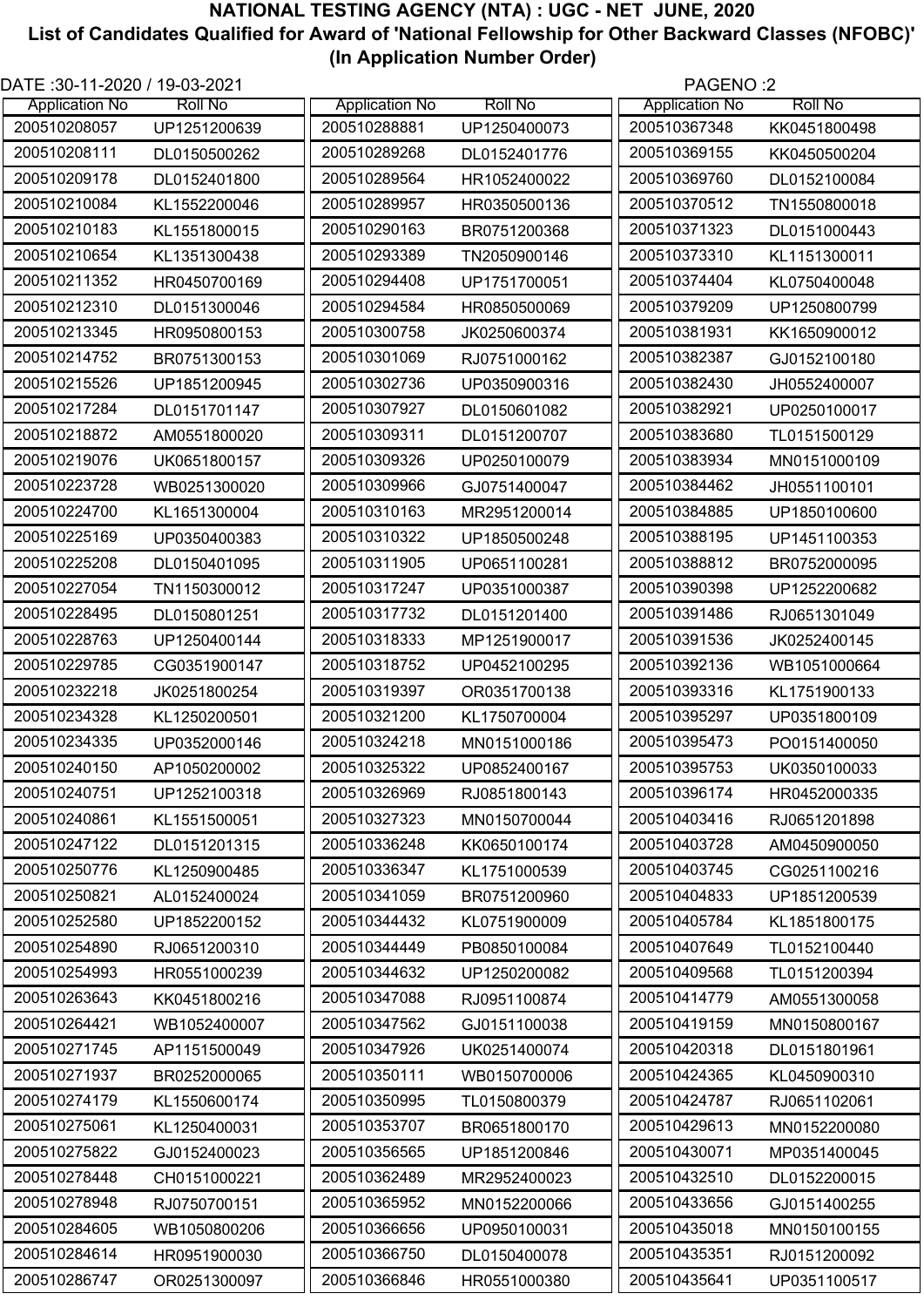| DATE :30-11-2020 / 19-03-2021 |                |                       |                | PAGENO:3              |                |
|-------------------------------|----------------|-----------------------|----------------|-----------------------|----------------|
| <b>Application No</b>         | <b>Roll No</b> | <b>Application No</b> | <b>Roll No</b> | <b>Application No</b> | <b>Roll No</b> |
| 200510436536                  | WB0850600099   | 200510507976          | HR1050800040   | 200510588092          | HR0551000169   |
| 200510437748                  | JH0552400123   | 200510509336          | KK0451800377   | 200510590169          | RJ0550100177   |
| 200510438118                  | DL0151701927   | 200510510873          | UP0251700090   | 200510593511          | DL0152300216   |
| 200510439188                  | UP1452100358   | 200510511146          | UP0352201088   | 200510596987          | DL0152101040   |
| 200510440002                  | OR0450800141   | 200510515288          | DL0152401818   | 200510597723          | UP1852100820   |
| 200510442972                  | AP1650700056   | 200510521460          | WB0252200035   | 200510598178          | UP0351000465   |
| 200510443640                  | KL1751300030   | 200510521992          | UP0351400198   | 200510598453          | JH0150800023   |
| 200510447837                  | UP1152300257   | 200510522216          | CH0151500228   | 200510599476          | KL1252000583   |
| 200510447991                  | KL0451800090   | 200510522245          | PB0250900123   | 200510599549          | MR1650200230   |
| 200510448068                  | KL1350300342   | 200510525744          | UP0852200322   | 200510599714          | TN1450900220   |
| 200510448584                  | RJ0651600070   | 200510528063          | UP0852200250   | 200510600129          | UP0651100499   |
| 200510449419                  | UP0852101082   | 200510528884          | MN0152100193   | 200510600369          | JK0250600416   |
| 200510449878                  | PB0750500038   | 200510529214          | KL0452000326   | 200510601343          | TN0150900264   |
| 200510450332                  | PB0751900005   | 200510529961          | DL0152400399   | 200510601649          | AM0350200060   |
| 200510457436                  | JH0151200056   | 200510535911          | HR0551400178   | 200510602582          | DL0151101107   |
| 200510460612                  | BR0450100053   | 200510536996          | TN0151000507   | 200510605579          | DL0152301995   |
| 200510461683                  | KL0151300120   | 200510538296          | CG0352200197   | 200510607026          | UP0251600095   |
| 200510461832                  | WB0151600045   | 200510538596          | UP1852301144   | 200510607260          | UP0350100098   |
| 200510464709                  | WB0752200382   | 200510539608          | UP0852100950   | 200510607272          | KL1851500103   |
| 200510465152                  | UP1252200184   | 200510543890          | OR0450800068   | 200510608755          | TN1050900097   |
| 200510465178                  | UP0451100455   | 200510544310          | AM0251100008   | 200510609582          | JK0251000158   |
| 200510466481                  | JH0151600030   | 200510544605          | AM0151200124   | 200510614749          | KL1851700244   |
| 200510467632                  | KL1550400018   | 200510548083          | MR1651400427   | 200510616997          | UP1851101566   |
| 200510470385                  | UP0152100400   | 200510549164          | OR0952000052   | 200510620317          | BR0751400422   |
| 200510472521                  | UP1851700191   | 200510549530          | WB0750400010   | 200510620557          | RJ0650500594   |
| 200510472956                  | CG0352400211   | 200510551271          | UP0451100085   | 200510625083          | HR0450300135   |
| 200510477553                  | TN0150900277   | 200510551744          | MN0150100088   | 200510625277          | UP1251400604   |
| 200510479739                  | KL0951300385   | 200510552085          | TL0151100171   | 200510626147          | UP0852300510   |
| 200510480040                  | KK0250100005   | 200510553471          | UP0352300421   | 200510627873          | KL1351900065   |
| 200510481771                  | OR0550200067   | 200510557021          | DL0151100510   | 200510628873          | KL0450900210   |
| 200510481863                  | HR0752200070   | 200510560586          | TN1152100096   | 200510635209          | OR0950100269   |
| 200510486068                  | BR0550700081   | 200510561060          | UP0352100210   | 200510637038          | UP0350900409   |
| 200510486565                  | KL0151300111   | 200510562274          | UP0352301079   | 200510637909          | OR0451200443   |
| 200510487169                  | UP0850900150   | 200510565298          | JH0450100755   | 200510640766          | KL0151200045   |
| 200510488420                  | RJ0650700015   | 200510565461          | KL1350300057   | 200510645014          | DL0151800984   |
| 200510489673                  | TN0252000360   | 200510567112          | JH0451800122   | 200510650171          | UP1850300165   |
| 200510490700                  | UK0650900001   | 200510569025          | WB1051400165   | 200510652800          | UP1850300012   |
| 200510490812                  | KL0951100045   | 200510569553          | RJ0651201117   | 200510652839          | WB0251400024   |
| 200510493710                  | GJ1051400004   | 200510571125          |                | 200510662601          |                |
| 200510495090                  |                | 200510572042          | HR0551400765   | 200510670207          | MN0151200046   |
|                               | JH0151400006   |                       | KL1851500089   |                       | AM0250800449   |
| 200510495578                  | MN0151400061   | 200510573628          | UP1251000253   | 200510670946          | RJ0650900399   |
| 200510496119                  | OR0551400144   | 200510574141          | MR2952300005   | 200510680471          | RJ1151100105   |
| 200510496934                  | KL1252400046   | 200510574473          | DL0152100474   | 200510681284          | KL1350800199   |
| 200510500345                  | KL0752400053   | 200510578545          | KL1850900248   | 200510684522          | JH0152200030   |
| 200510501271                  | BR0752200148   | 200510580677          | WB1050100862   | 200510684565          | AM0251500428   |
| 200510504718                  | MP0652400156   | 200510583696          | BR0251800124   | 200510692808          | RJ0651401213   |